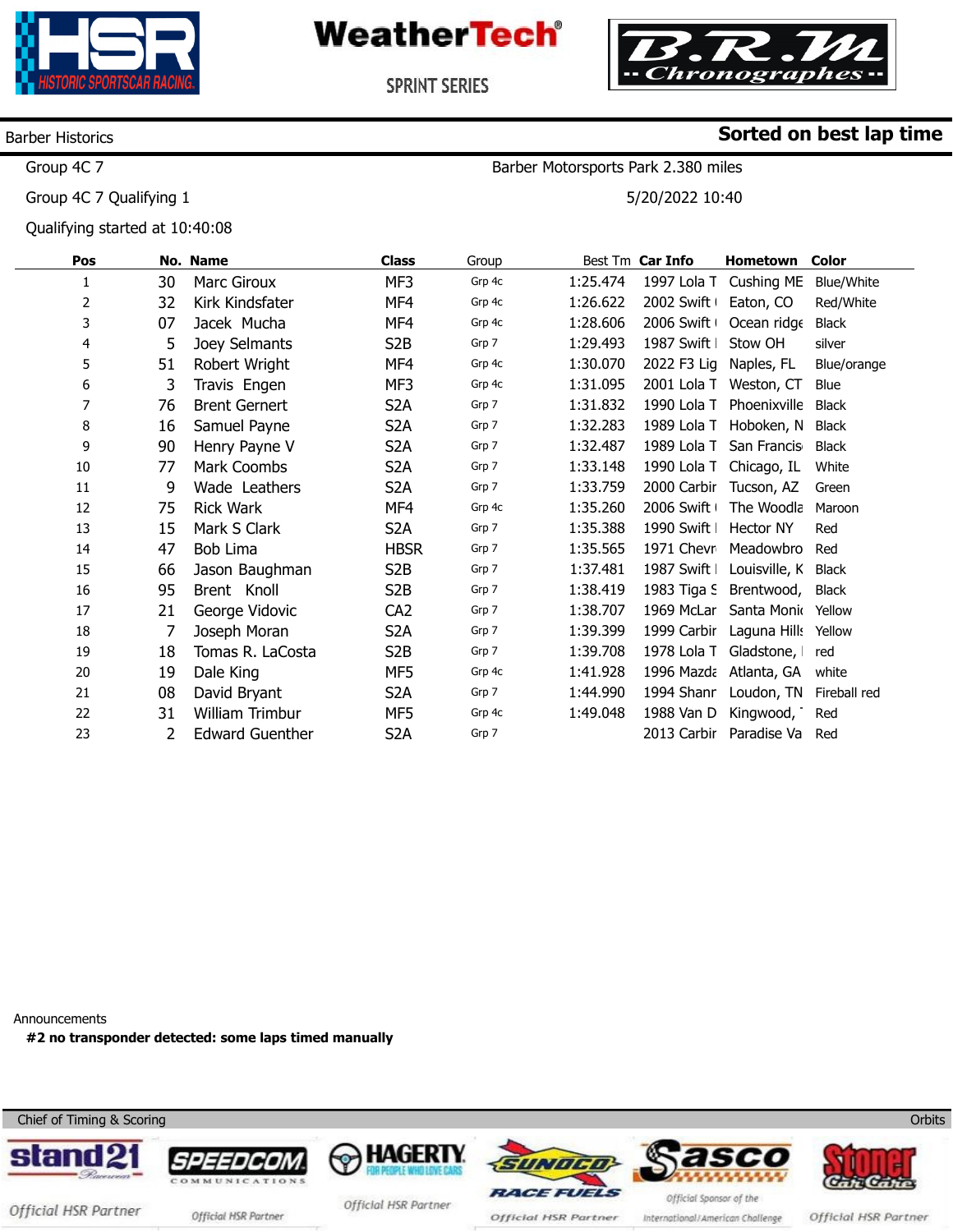



SPRINT SERIES

### Barber Historics

Group 4C 7

Group 4C 7 Qualifying 2

Qualifying started at 16:14:07

## **Sorted on best lap time**

Barber Motorsports Park 2.380 miles

5/20/2022 16:05

| Pos |    | No. Name               | Class            | Group  |          | Best Tm Car Info     | Hometown           | Color         |
|-----|----|------------------------|------------------|--------|----------|----------------------|--------------------|---------------|
| 1   | 32 | Kirk Kindsfater        | MF4              | Grp 4c | 1:25.445 | 2002 Swift 014 FA    | Eaton, CO          | Red/White     |
| 2   | 30 | Marc Giroux            | MF3              | Grp 4c | 1:25.799 | 1997 Lola T97/20     | Cushing ME         | Blue/White    |
| 3   | 3  | Travis Engen           | MF3              | Grp 4c | 1:27.816 | 2001 Lola T97/20     | Weston, CT         | Blue          |
| 4   | 51 | Robert Wright          | MF4              | Grp 4c | 1:30.999 | 2022 F3 Ligier F3    | Naples, FL         | Blue/orange   |
| 5   | 76 | <b>Brent Gernert</b>   | S <sub>2</sub> A | Grp 7  | 1:31.831 | 1990 Lola T90/90     | Phoenixville, PA   | Black         |
| 6   | 16 | Samuel Payne           | S <sub>2</sub> A | Grp 7  | 1:32.231 | 1989 Lola T89/90     | Hoboken, NJ        | Black         |
| 7   | 2  | <b>Edward Guenther</b> | S <sub>2</sub> A | Grp 7  | 1:32.314 | 2013 Carbir CS2      | Paradise Valley, / | Red           |
| 8   | 75 | <b>Rick Wark</b>       | MF4              | Grp 4c | 1:32.614 | 2006 Swift 016       | The Woodlands,     | Maroon        |
| 9   | 77 | Mark Coombs            | S <sub>2</sub> A | Grp 7  | 1:33.327 | 1990 Lola T90/90     | Chicago, IL        | White         |
| 10  | 47 | Bob Lima               | <b>HBSR</b>      | Grp 7  | 1:33.632 | 1971 Chevron B19     | Meadowbrook, P     | Red           |
| 11  | 15 | Mark S Clark           | S <sub>2</sub> A | Grp 7  | 1:34.367 | 1990 Swift DB5       | Hector NY          | Red           |
| 12  | 44 | Gray Gregory           | <b>VBSR</b>      | Grp 7  | 1:34.855 | Chevron B16          | Houston TX         | Red           |
| 13  | 9  | Wade Leathers          | S <sub>2</sub> A | Grp 7  | 1:35.018 | 2000 Carbir CS2      | Tucson, AZ         | Green         |
| 14  | 95 | Brent Knoll            | S <sub>2</sub> B | Grp 7  | 1:36.757 | 1983 Tiga SC83       | Brentwood, TN      | Black         |
| 15  | 66 | Jason Baughman         | S <sub>2</sub> B | Grp 7  | 1:37.823 | 1987 Swift DB-2      | Louisville, KY     | Black         |
| 16  | 18 | Tomas R. LaCosta       | S <sub>2</sub> B | Grp 7  | 1:38.095 | 1978 Lola T492       | Gladstone, NJ      | red           |
| 17  | 80 | Paul Haggar            | <b>HBSR</b>      | Grp 7  | 1:38.278 | 1973 Chevron B23     | Cypress, TX        | Green/ Yellow |
| 18  | 21 | George Vidovic         | CA <sub>2</sub>  | Grp 7  | 1:39.164 | 1969 McLaren M6B     | Santa Monica, C/   | Yellow        |
| 19  | 90 | Henry Payne V          | S <sub>2</sub> A | Grp 7  | 1:45.419 | 1989 Lola T89/90     | San Francisco, C   | Black         |
| 20  | 19 | Dale King              | MF5              | Grp 4c | 1:47.353 | 1996 Mazda Formula/R | Atlanta, GA        | white         |
| 21  | 31 | William Trimbur        | MF5              | Grp 4c | 1:47.832 | 1988 Van Diemen RF88 | Kingwood, TX       | Red           |
| 22  |    | Joseph Moran           | S <sub>2</sub> A | Grp 7  | 1:47.936 | 1999 Carbir CS2      | Laguna Hills, CA   | Yellow        |

Chief of Timing & Scoring













Official HSR Partner official HSR Partner

Official HSR Partner

Official HSR Partner

Official Sponsor of the International/American Challenge

Official HSR Partner

**Orbits**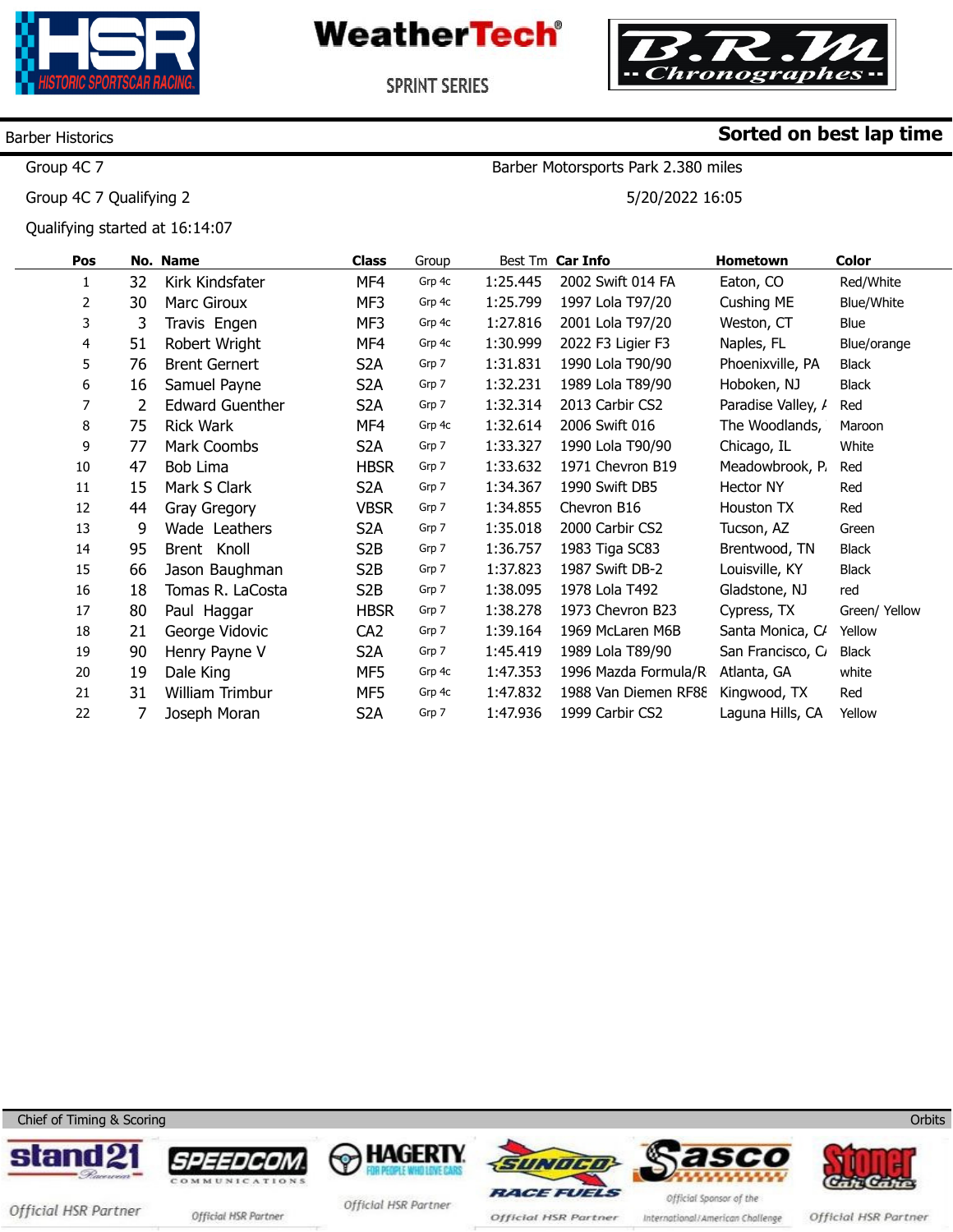



SPRINT SERIES

### Barber Historics

Group 4C 7

Group 4C 7 Qualifying 3

Qualifying started at 11:39:42

## **Sorted on best lap time**

Barber Motorsports Park 2.380 miles

5/21/2022 11:40

| Pos |     | No. Name               | <b>Class</b>     | Group  |          | Best Tm Car Info     | Hometown            | Color         |
|-----|-----|------------------------|------------------|--------|----------|----------------------|---------------------|---------------|
| 1   | 30  | <b>Marc Giroux</b>     | MF3              | Grp 4c | 1:24.275 | 1997 Lola T97/20     | Cushing ME          | Blue/White    |
| 2   | 32  | Kirk Kindsfater        | MF4              | Grp 4c | 1:24.667 | 2002 Swift 014 FA    | Eaton, CO           | Red/White     |
| 3   | 3   | Travis Engen           | MF3              | Grp 4c | 1:26.153 | 2001 Lola T97/20     | Weston, CT          | Blue          |
| 4   | 07  | Jacek Mucha            | MF4              | Grp 4c | 1:26.707 | 2006 Swift 016a      | Ocean ridge, FL     | <b>Black</b>  |
| 5   | 51  | Robert Wright          | MF4              | Grp 4c | 1:27.614 | 2022 F3 Ligier F3    | Naples, FL          | Blue/orange   |
| 6   | 5   | Joey Selmants          | S <sub>2</sub> B | Grp 7  | 1:29.648 | 1987 Swift DB2       | Stow OH             | silver        |
| 7   | 76  | <b>Brent Gernert</b>   | S <sub>2</sub> A | Grp 7  | 1:31.054 | 1990 Lola T90/90     | Phoenixville, PA    | <b>Black</b>  |
| 8   | 90  | Henry Payne V          | S <sub>2</sub> A | Grp 7  | 1:31.111 | 1989 Lola T89/90     | San Francisco, C    | <b>Black</b>  |
| 9   | 75  | <b>Rick Wark</b>       | MF4              | Grp 4c | 1:31.206 | 2006 Swift 016       | The Woodlands,      | Maroon        |
| 10  | 77  | Mark Coombs            | S <sub>2</sub> A | Grp 7  | 1:32.185 | 1990 Lola T90/90     | Chicago, IL         | White         |
| 11  | 16  | Samuel Payne           | S <sub>2</sub> A | Grp 7  | 1:32.371 | 1989 Lola T89/90     | Hoboken, NJ         | <b>Black</b>  |
| 12  | 2   | <b>Edward Guenther</b> | S <sub>2</sub> A | Grp 7  | 1:32.617 | 2013 Carbir CS2      | Paradise Valley, /  | Red           |
| 13  | 15  | Mark S Clark           | S <sub>2</sub> A | Grp 7  | 1:33.323 | 1990 Swift DB5       | <b>Hector NY</b>    | Red           |
| 14  | 9   | Wade Leathers          | S <sub>2</sub> A | Grp 7  | 1:33.503 | 2000 Carbir CS2      | Tucson, AZ          | Green         |
| 15  | 80  | Paul Haggar            | <b>HBSR</b>      | Grp 7  | 1:34.358 | 1973 Chevron B23     | Cypress, TX         | Green/ Yellow |
| 16  | 21  | George Vidovic         | CA <sub>2</sub>  | Grp 7  | 1:34.493 | 1969 McLaren M6B     | Santa Monica, C/    | Yellow        |
| 17  | 113 | Henry Payne            | S <sub>2</sub> A | Grp 7  | 1:34.518 | 1989 Lola T89/90     | Bloomfield Hills, I | <b>Black</b>  |
| 18  | 44  | Gray Gregory           | <b>VBSR</b>      | Grp 7  | 1:34.933 | Chevron B16          | Houston TX          | Red           |
| 19  | 47  | Bob Lima               | <b>HBSR</b>      | Grp 7  | 1:35.159 | 1971 Chevron B19     | Meadowbrook, P      | Red           |
| 20  | 95  | Brent Knoll            | S <sub>2</sub> B | Grp 7  | 1:36.211 | 1983 Tiga SC83       | Brentwood, TN       | <b>Black</b>  |
| 21  | 66  | Jason Baughman         | S <sub>2</sub> B | Grp 7  | 1:37.998 | 1987 Swift DB-2      | Louisville, KY      | <b>Black</b>  |
| 22  | 7   | Joseph Moran           | S <sub>2</sub> A | Grp 7  | 1:39.117 | 1999 Carbir CS2      | Laguna Hills, CA    | Yellow        |
| 23  | 18  | Tomas R. LaCosta       | S <sub>2</sub> B | Grp 7  | 1:40.061 | 1978 Lola T492       | Gladstone, NJ       | red           |
| 24  | 08  | David Bryant           | S <sub>2</sub> A | Grp 7  | 1:41.617 | 1994 Shannon 94PS    | Loudon, TN          | Fireball red  |
| 25  | 19  | Dale King              | MF5              | Grp 4c | 1:42.764 | 1996 Mazda Formula/R | Atlanta, GA         | white         |
| 26  | 31  | William Trimbur        | MF5              | Grp 4c | 1:49.980 | 1988 Van Diemen RF88 | Kingwood, TX        | Red           |
|     |     |                        |                  |        |          |                      |                     |               |

Chief of Timing & Scoring













Official HSR Partner official HSR Partner

Official HSR Partner

Official HSR Partner

International/American Challenge

Official HSR Partner

**Orbits**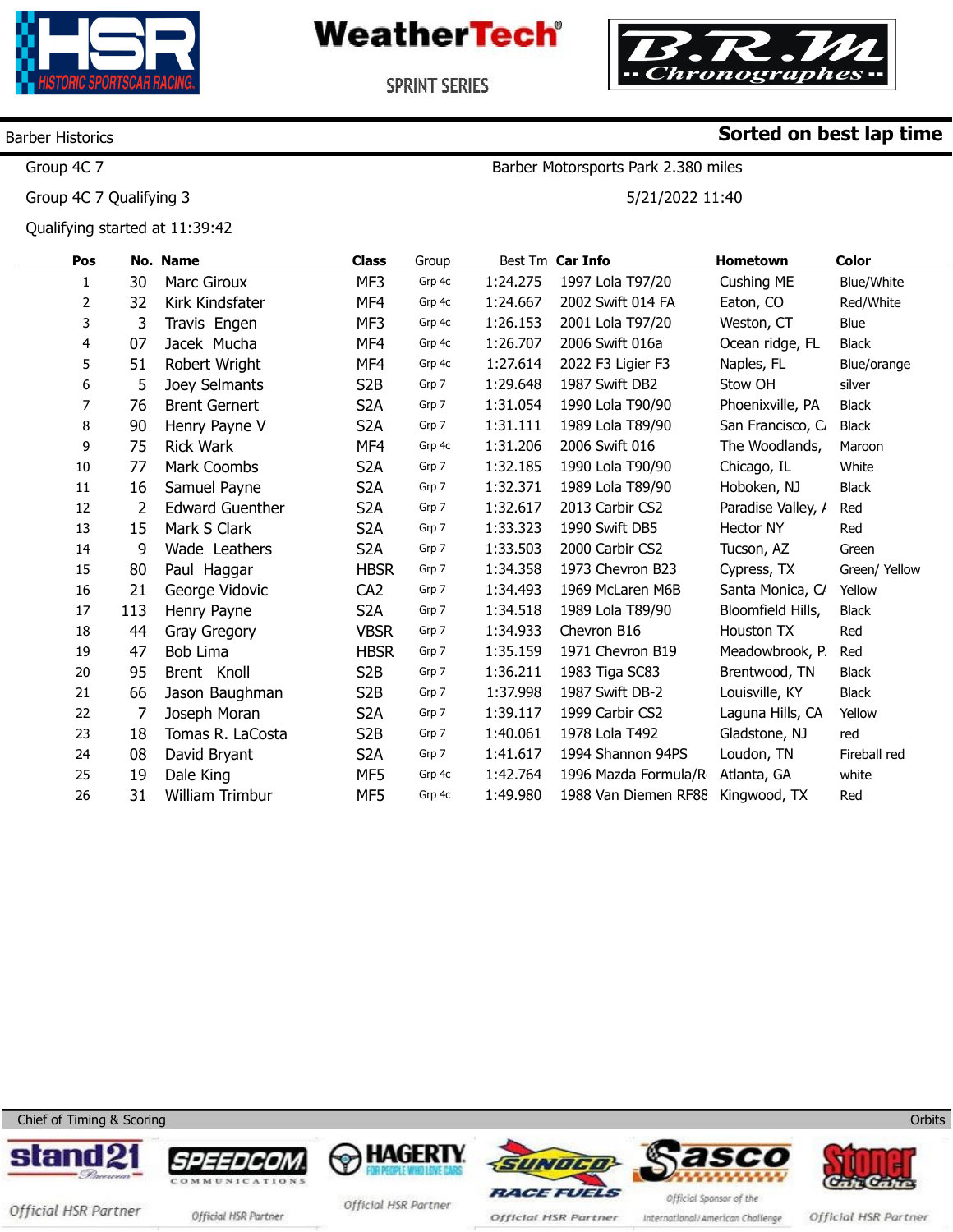



Barber Motorsports Park 2.380 miles

5/21/2022 16:45

**SPRINT SERIES** 

### Barber Historics

## **Sorted on Laps**

### Group 4C 7

Group 4C 7 WeatherTech Sprint Race 1

Race (8 Laps) started at 16:48:54

| Pos |     | No. Name               | <b>Class</b>     | Laps |          | <b>Best Tm Car Info</b>    | Hometown             |
|-----|-----|------------------------|------------------|------|----------|----------------------------|----------------------|
| 1   | 30  | <b>Marc Giroux</b>     | MF3              | 8    | 1:24.679 | 1997 Lola T97/20           | Cushing ME           |
| 2   | 3   | Travis Engen           | MF3              | 8    | 1:25.013 | 2001 Lola T97/20           | Weston, CT           |
| 3   | 07  | Jacek Mucha            | MF4              | 8    | 1:28.278 | 2006 Swift 016a            | Ocean ridge, FL      |
| 4   | 32  | Kirk Kindsfater        | MF4              | 8    | 1:28.109 | 2002 Swift 014 FA          | Eaton, CO            |
| 5   | 5   | Joey Selmants          | S <sub>2</sub> B | 8    | 1:30.805 | 1987 Swift DB2             | Stow OH              |
| 6   | 90  | Henry Payne V          | S <sub>2</sub> A | 8    | 1:31.562 | 1989 Lola T89/90           | San Francisco, CA    |
| 7   | 2   | <b>Edward Guenther</b> | S <sub>2</sub> A | 8    | 1:32.567 | 2013 Carbir CS2            | Paradise Valley, AZ  |
| 8   | 75  | <b>Rick Wark</b>       | MF4              | 8    | 1:31.962 | 2006 Swift 016             | The Woodlands, TX    |
| 9   | 15  | Mark S Clark           | S <sub>2</sub> A | 8    | 1:33.800 | 1990 Swift DB5             | <b>Hector NY</b>     |
| 10  | 9   | Wade Leathers          | S <sub>2</sub> A | 8    | 1:35.704 | 2000 Carbir CS2            | Tucson, AZ           |
| 11  | 16  | Samuel Payne           | S <sub>2</sub> A | 8    | 1:35.699 | 1989 Lola T89/90           | Hoboken, NJ          |
| 12  | 113 | Henry Payne            | S <sub>2</sub> A | 8    | 1:35.514 | 1989 Lola T89/90           | Bloomfield Hills, MI |
| 13  | 80  | Paul Haggar            | <b>HBSR</b>      | 8    | 1:34.346 | 1973 Chevron B23           | Cypress, TX          |
| 14  | 95  | Brent Knoll            | S <sub>2</sub> B | 8    | 1:37.220 | 1983 Tiga SC83             | Brentwood, TN        |
| 15  | 66  | Jason Baughman         | S <sub>2</sub> B | 8    | 1:38.156 | 1987 Swift DB-2            | Louisville, KY       |
| 16  | 18  | Tomas R. LaCosta       | S <sub>2</sub> B | 8    | 1:37.473 | 1978 Lola T492             | Gladstone, NJ        |
| 17  | 7   | Joseph Moran           | S <sub>2</sub> A | 8    | 1:37.470 | 1999 Carbir CS2            | Laguna Hills, CA     |
| 18  | 77  | Mark Coombs            | S <sub>2</sub> A | 8    | 1:33.559 | 1990 Lola T90/90           | Chicago, IL          |
| 19  | 76  | <b>Brent Gernert</b>   | S <sub>2</sub> A | 8    | 1:31.223 | 1990 Lola T90/90           | Phoenixville, PA     |
| 20  | 08  | David Bryant           | S <sub>2</sub> A | 8    | 1:41.002 | 1994 Shannon 94PS          | Loudon, TN           |
| 21  | 19  | Dale King              | MF5              | 8    | 1:45.954 | 1996 Mazda Formula/Rotary  | Atlanta, GA          |
| 22  | 31  | <b>William Trimbur</b> | MF5              | 7    | 1:51.716 | 1988 Van Diemen RF88 (F/C) | Kingwood, TX         |
| 23  | 21  | George Vidovic         | CA <sub>2</sub>  | 6    | 1:36.838 | 1969 McLaren M6B           | Santa Monica, CA     |
| 24  | 51  | Robert Wright          | MF4              |      |          | 2022 F3 Ligier F3          | Naples, FL           |
| 25  | 47  | Bob Lima               | <b>HBSR</b>      |      |          | 1971 Chevron B19           | Meadowbrook, PA      |

 $\lambda$ 

Announcements #76 40" penalty: avoidable contact

| <b>Margin of Victory</b>    | Avg. Speed                         |                             | <b>Best Lap Tm</b> | <b>Best Speed</b>                                | Best Lap by                                                 |                             |
|-----------------------------|------------------------------------|-----------------------------|--------------------|--------------------------------------------------|-------------------------------------------------------------|-----------------------------|
| 1.484                       | 77.946                             |                             | 1:24.679           | 101.182                                          | 30 - Marc Giroux                                            |                             |
| Chief of Timing & Scoring   |                                    |                             |                    |                                                  |                                                             | Orbits                      |
| stand21<br>Pacencar =       | <i>SPEEDCOM.</i><br>COMMUNICATIONS | <b>A</b> HAGERTY            |                    | <b>SUNDED</b>                                    | <b>Sasco</b>                                                |                             |
| <b>Official HSR Partner</b> | <b>Official HSR Partner</b>        | <b>Official HSR Partner</b> |                    | <b>RACE FUELS</b><br><b>Official HSR Partner</b> | Official Sponsor of the<br>International/American Challenge | <b>Official HSR Partner</b> |